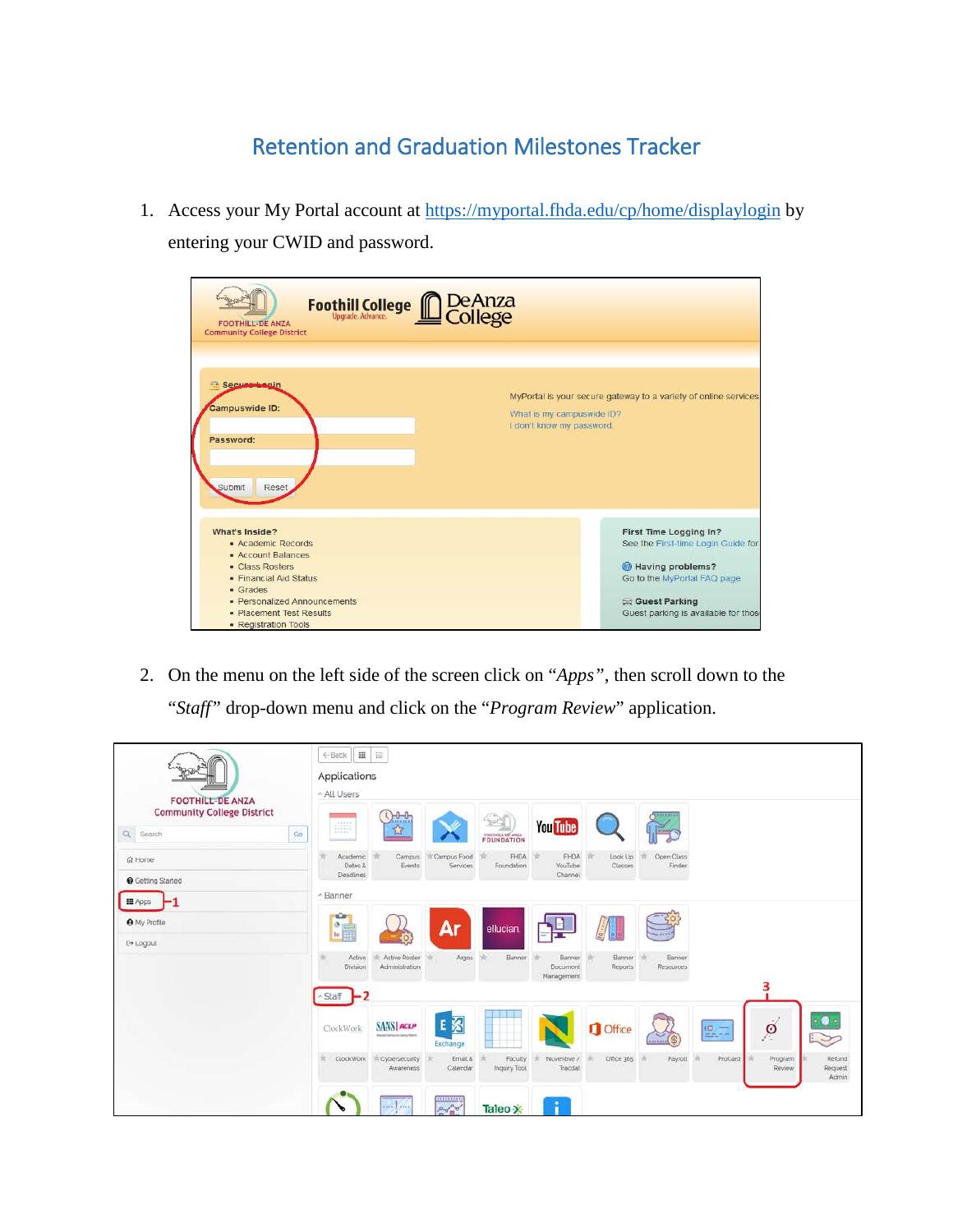3. Once you have accessed the Program Review Data Tool, select *"Factbook"* from the top right corner of the page.

| Program Review Data Sheet                                                                                                                                                                                                               | Other Program Review Tools |         | <b>Scheduling Tool</b>          |         |                  | Year Over Year Comparison | Factbook | ø |  |
|-----------------------------------------------------------------------------------------------------------------------------------------------------------------------------------------------------------------------------------------|----------------------------|---------|---------------------------------|---------|------------------|---------------------------|----------|---|--|
| <b>FHDA Online Program Review Data Tool</b>                                                                                                                                                                                             |                            |         |                                 |         |                  |                           |          |   |  |
| Welcome to the Program Review Data Tool. The tool was designed to provide departments with<br>standard information for analyzing trends in enrollments and course success that can be used to<br>help assess the strength of a program. |                            |         |                                 |         |                  |                           |          |   |  |
| Use the navigation tools on the left to drill down to the division, department, and course.                                                                                                                                             |                            |         |                                 |         |                  |                           |          |   |  |
| <b>Notes and Definitions</b>                                                                                                                                                                                                            |                            |         |                                 |         |                  |                           |          |   |  |
|                                                                                                                                                                                                                                         |                            |         |                                 |         |                  |                           |          |   |  |
| $\mathbf{H}$ FHDA DISTRICT<br>FHDA District                                                                                                                                                                                             | <b>Program Review</b>      |         |                                 |         |                  |                           |          |   |  |
| O Multi-Unit Selection                                                                                                                                                                                                                  | <b>Enrollment Trends</b>   |         |                                 |         |                  |                           |          |   |  |
| <b>SPECIAL UNIT</b><br><b>GROUPINGS</b>                                                                                                                                                                                                 |                            | 2012-13 | 2013-14                         | 2014-15 | $3 - yr$<br>%Inc |                           |          |   |  |
| $\overline{\mathbf{M}}$<br><b>FILTER</b><br><b>v EDUCATION LEVEL</b>                                                                                                                                                                    | Unduplicated<br>Headcount  | 65,181  | 63,822                          | 62,794  | $-3.7%$          |                           |          |   |  |
|                                                                                                                                                                                                                                         | Enrollment                 | 322.949 | 320,652                         | 321.674 | $-0.4%$          |                           |          |   |  |
| $\times$ ETHNICITY                                                                                                                                                                                                                      |                            |         |                                 |         |                  |                           |          |   |  |
| <b>v ON-LINE STATUS</b>                                                                                                                                                                                                                 | Sections                   | 10,213  | 10,149                          | 10,402  | 1.9%             |                           |          |   |  |
| $\vee$ GENDER<br>$\vee$ AGE                                                                                                                                                                                                             | WSCH                       |         | 1,467,076  1,468,212  1,481,583 |         | 1.0%             |                           |          |   |  |
| $\vee$ CAMPUS<br><b>v CREDIT STATUS</b>                                                                                                                                                                                                 | <b>FTES</b>                | 32,619  | 32,609                          | 32,890  | 0.8%             |                           |          |   |  |
| <b>v SPECIAL COURSE TYPE</b>                                                                                                                                                                                                            | <b>FTEF</b>                | 915.8   | 916.1                           | 938.2   | 2.5%             |                           |          |   |  |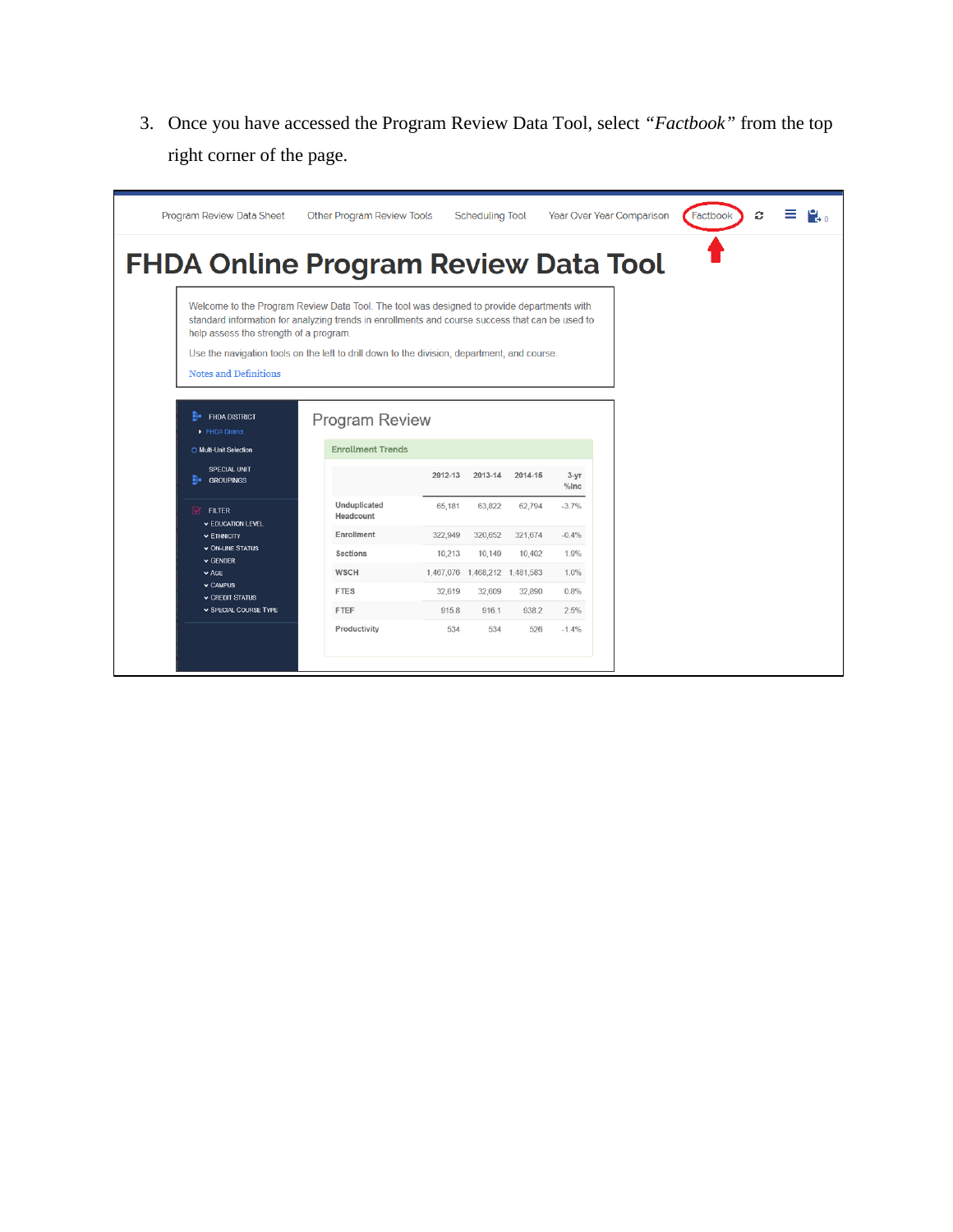4. Under the "*Student Outcomes"* column, you can choose to click on any of seven options:

Retention and Graduation Milestones = Select the starting term for the cohort and number of terms to track them. (Enrolled full time is enrolled full time anytime during the terms selected)

Milestones by  $Term =$  Allows you to drill down to the categories and see how many students obtained the outcome in each term (Degree or Certificate, Certificate, Transfer Degree, Educational Plan, Fully Matriculated, Degree Only)

Educational Goal Attainment = Displays number of students who completed a degree or certificate

Explore One Term Persistence Rates = Term to term persistence rates by percent of the cohort selected

Explore One Year Persistence Rates = Year to Year persistence rates by percent

Explore One Term Persistence Counts = Term to term persistence rates by count of students

Explore One Year Persistence Counts = Year to Year persistence rates by count of students

## To continue following this demonstration, click on "*Retention and Graduation Milestones"*

| FOOTHILL-DE ANZA<br>munity College Distric              |                        |                                    |          |  |  |  |  |  |  |
|---------------------------------------------------------|------------------------|------------------------------------|----------|--|--|--|--|--|--|
| Other Program Review Tools<br>Program Review Data Sheet | <b>Scheduling Tool</b> | Year Over Year Comparison          | Factbook |  |  |  |  |  |  |
| <b>Factbook</b>                                         |                        |                                    |          |  |  |  |  |  |  |
| <b>STUDENT OUTCOMES</b>                                 |                        | <b>ENROLLMENT</b>                  |          |  |  |  |  |  |  |
| <b>Retention and Graduation Milestones</b>              |                        | Explore Headcount by Year          |          |  |  |  |  |  |  |
| Milestones by Term                                      |                        | Explore Headcount by Term          |          |  |  |  |  |  |  |
| <b>Educational Goal Attainment</b>                      |                        | <b>Explore Enrollments by Year</b> |          |  |  |  |  |  |  |
| Explore One Term Persitence Rates                       |                        | Explore Enrollment by Term         |          |  |  |  |  |  |  |
| Explore One Year Persitence Rates                       |                        | <b>Explore FTES by Year</b>        |          |  |  |  |  |  |  |
| Explore One Term Persitence Counts                      |                        | Explore FTES by Term               |          |  |  |  |  |  |  |
| Explore One Year Persitence Counts                      |                        | <b>Explore Grade Distribution</b>  |          |  |  |  |  |  |  |
|                                                         |                        |                                    |          |  |  |  |  |  |  |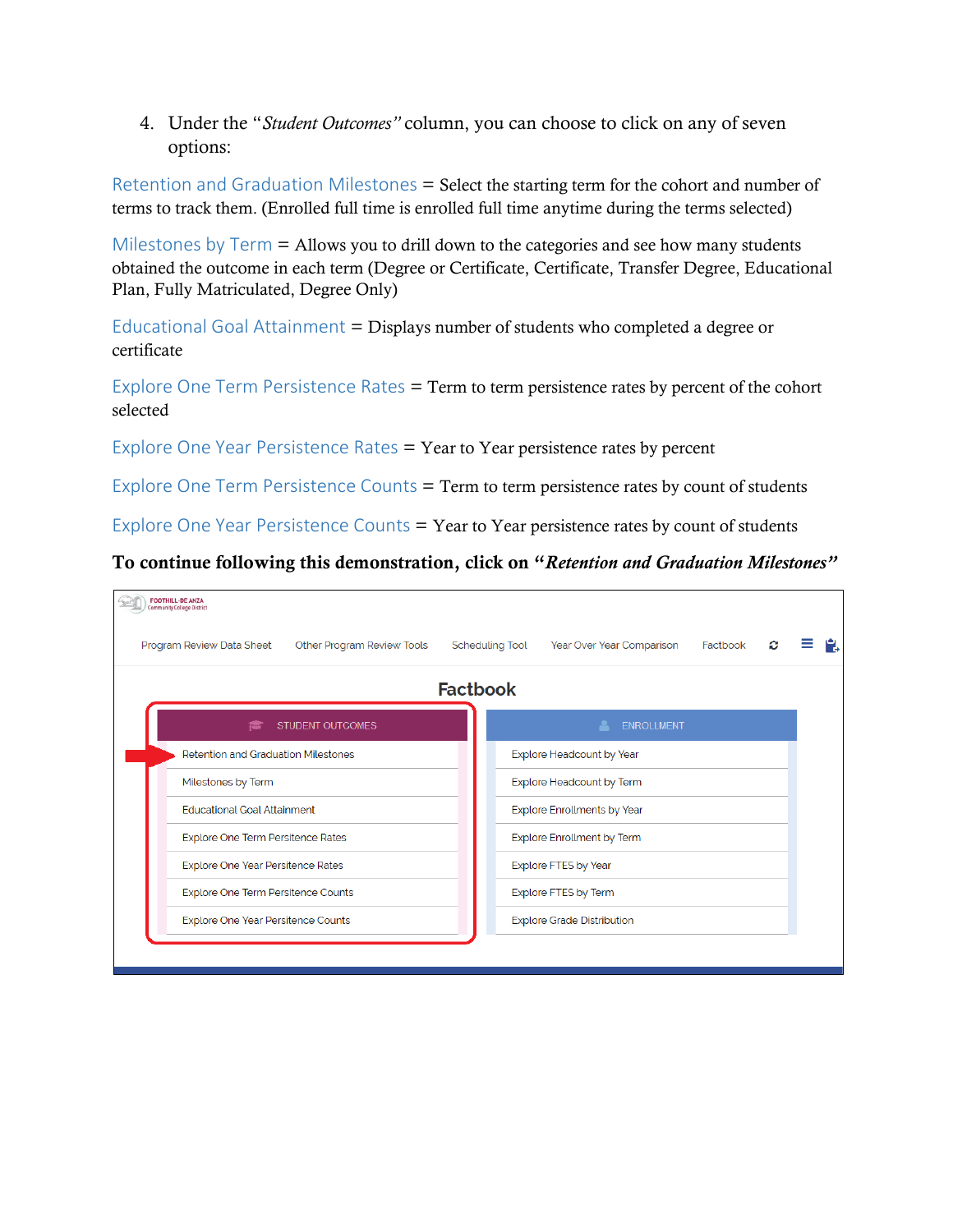5. *"Retention and Graduation Milestones"* tracks cohorts of first-time students (or any other enrollment type) by term. The display shows a graph and two tables with information regarding enrollment, persistence, matriculation, and obtained degrees or certificates.

From the blue drop-down menu on the left side of the screen, you can click to filter on ethnicity, residency, or gender.

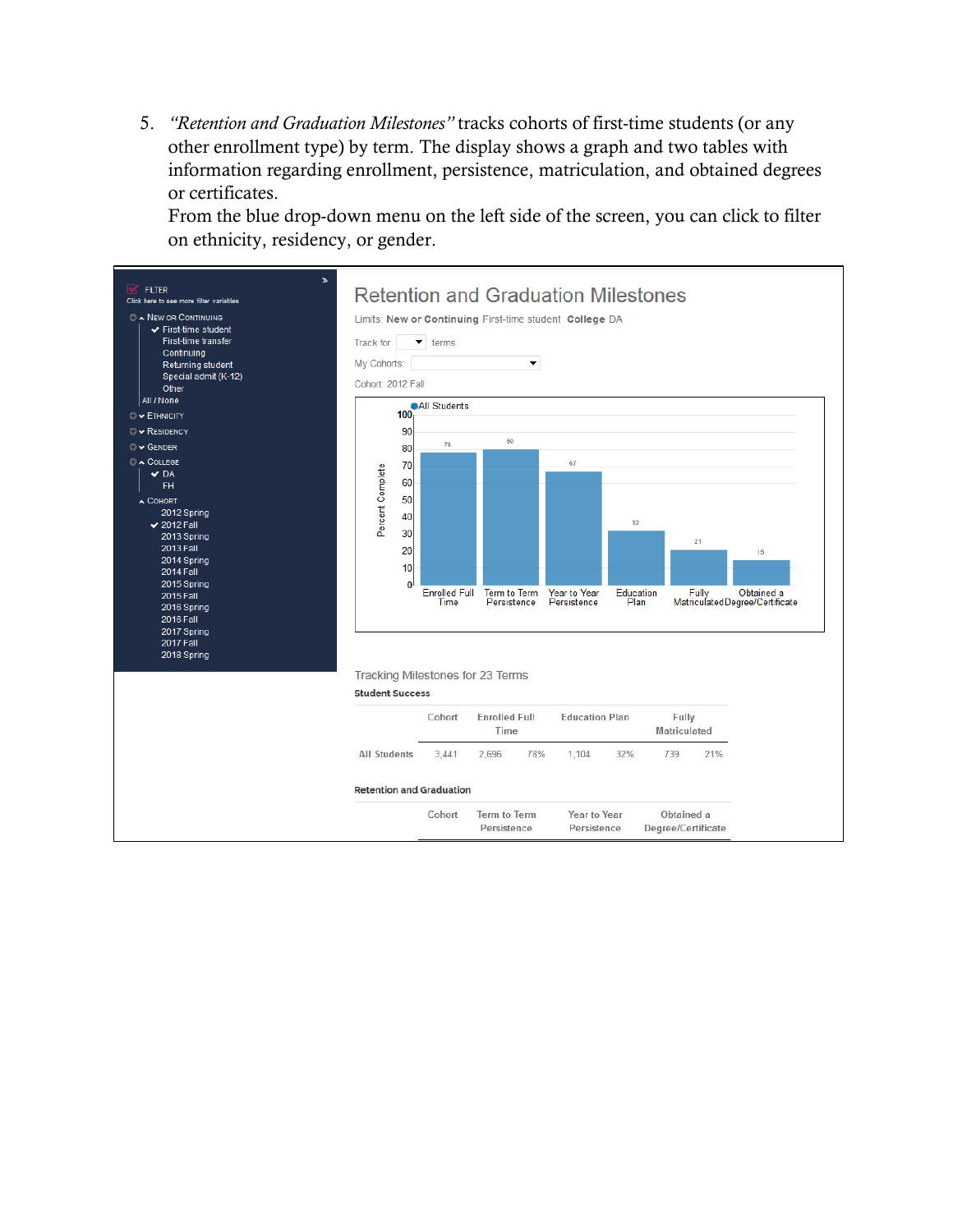6. Please note, the data being displayed in the graph and tables are for the selected cohort from the left drop-down menu. When selected, the name of the cohort will appear above the graph. The cohort is being tracked for the duration of time displayed under the graph (in number of terms).

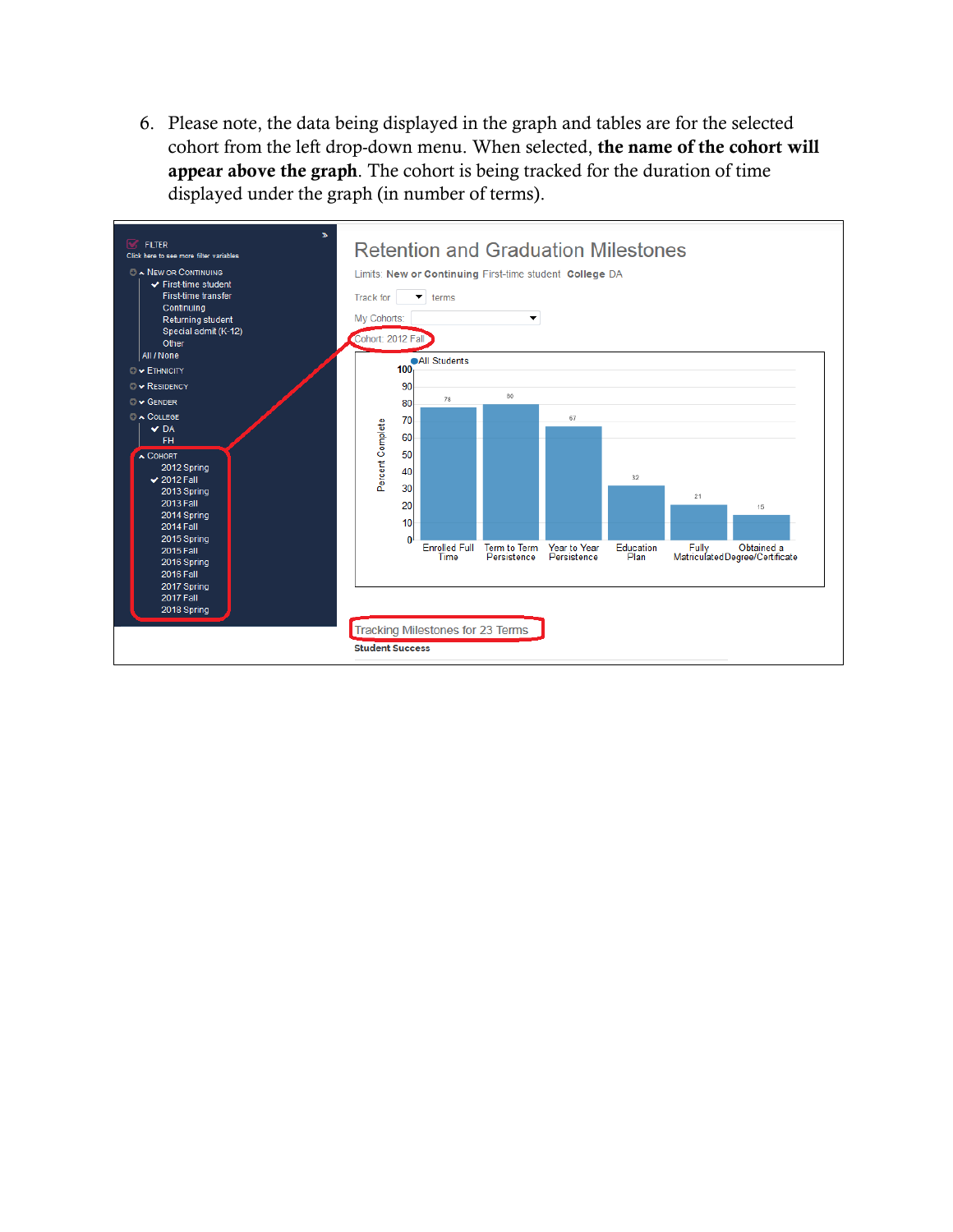7. To track your own cohort of students, use the *"My Cohorts"* drop-down menu to select the cohort you have previously uploaded to the Program Review Tool. For information on how to upload your own cohort to the Milestones Tracker, click here: <http://www.deanza.edu/ir/UploadingaCohorttotheProgramReviewApplication.pdf>